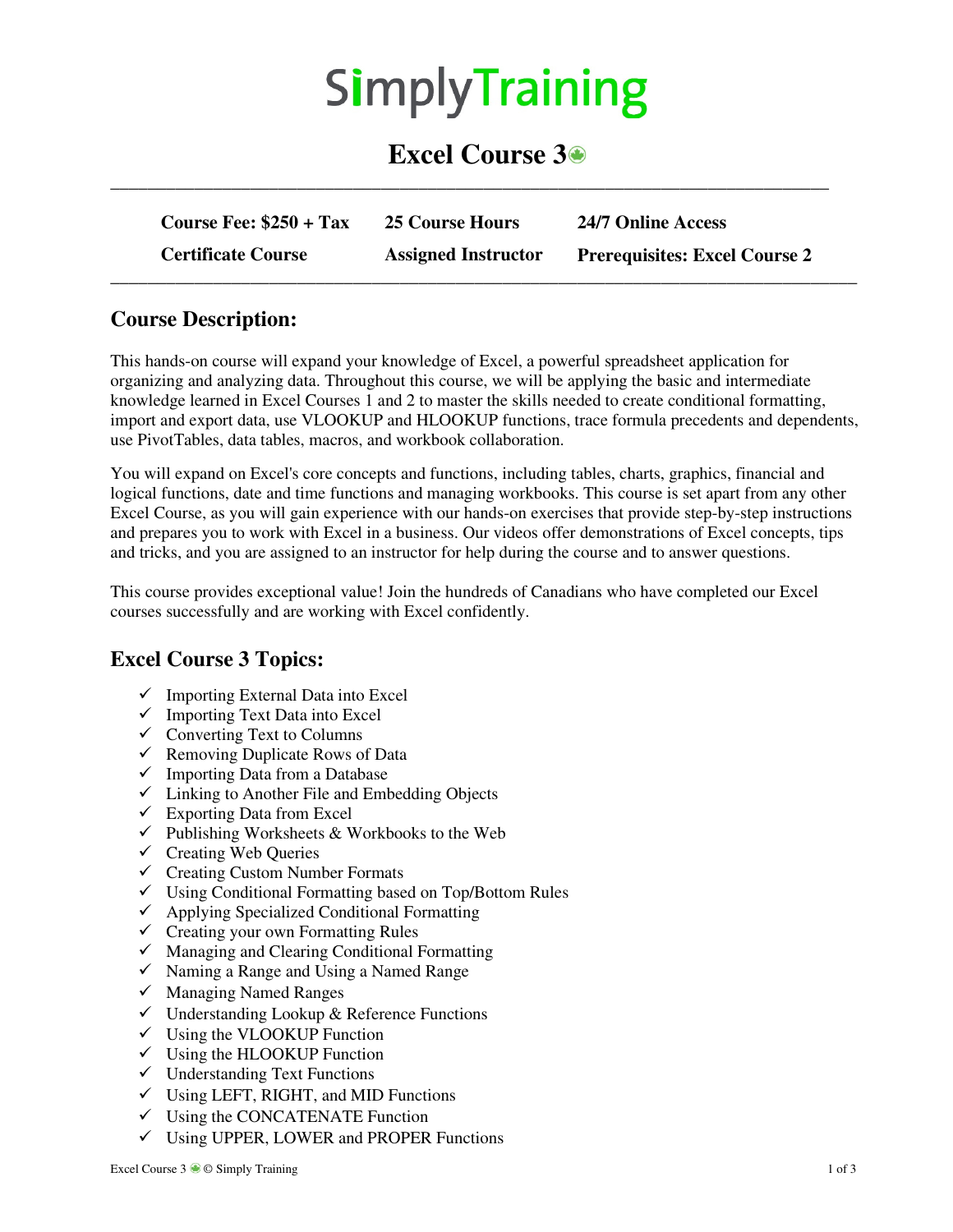### **SimplyTraining**

- $\checkmark$  Formula Auditing
- $\checkmark$  Tracing Formula Precedent, Cell Dependents and Fixing Errors
- $\checkmark$  Error Checking Worksheets
- $\checkmark$  Creating a PivotTable
- $\checkmark$  Rearranging a PivotTable
- $\checkmark$  Setting PivotTable Options
- $\checkmark$  Formatting a PivotTable
- $\checkmark$  Filtering PivotTable Data using Slicers and using Inline
- $\checkmark$  Creating Custom Filters
- $\checkmark$  Filtering PivotTable Data using Timelines
- $\checkmark$  Creating PivotCharts
- $\checkmark$  Adding Subtotals to a List and Nesting Subtotals
- $\checkmark$  Applying Advanced Filters
- $\checkmark$  Adding Group and Outline Criteria to Ranges
- $\checkmark$  Using Data Validation
- $\checkmark$  Reviewing Data using Quick Analysis
- $\checkmark$  Setting Formula Options
- $\checkmark$  Using Goal Seek and Solver
- $\checkmark$  Creating and Displaying Scenarios
- $\checkmark$  Using Data Tables
- $\checkmark$  Forecasting Future Values
- $\checkmark$  Creating a Macro, Running a Macro and Editing a Macro
- $\checkmark$  Saving and Opening a Workbook with Macros
- $\checkmark$  Adding a Macro to the Quick Access Toolbar
- $\checkmark$  Locking/Unlocking Cells in a Worksheet
- $\checkmark$  Protecting a Worksheet
- $\checkmark$  Showing/Hiding Formulas
- $\checkmark$  Protecting and Encrypting a Workbook
- $\checkmark$  Marking a Workbook as Final
- $\checkmark$  Inspecting Workbooks
- $\checkmark$  Checking Document Compatibility and Accessibility

#### **The Course Includes:**

- Getting Started Guide, Course Outline and Syllabus
- Assigned instructor for support and questions
- Excel Course 3 Manual (online to print)
- Excel Course 3 video tutorials
- Excel Course 3 exercises
- Excel Course 3 quizzes
- Access for three (3) consecutive months to course materials, 24/7, anytime from anywhere
- Final Exercise
- Certificate upon completion

**Note:** Students must have the Excel Program installed on their computer. Simply Training does not provide the Excel Program; system and equipment requirements are listed below.

#### **Course Requirements and FAQ:**

**What are the prerequisites?** Excel Course 3 is an advanced-level course, and students must have completed Excel Course 2 or an equivalent intermediate Excel Course (proof of course completion required).